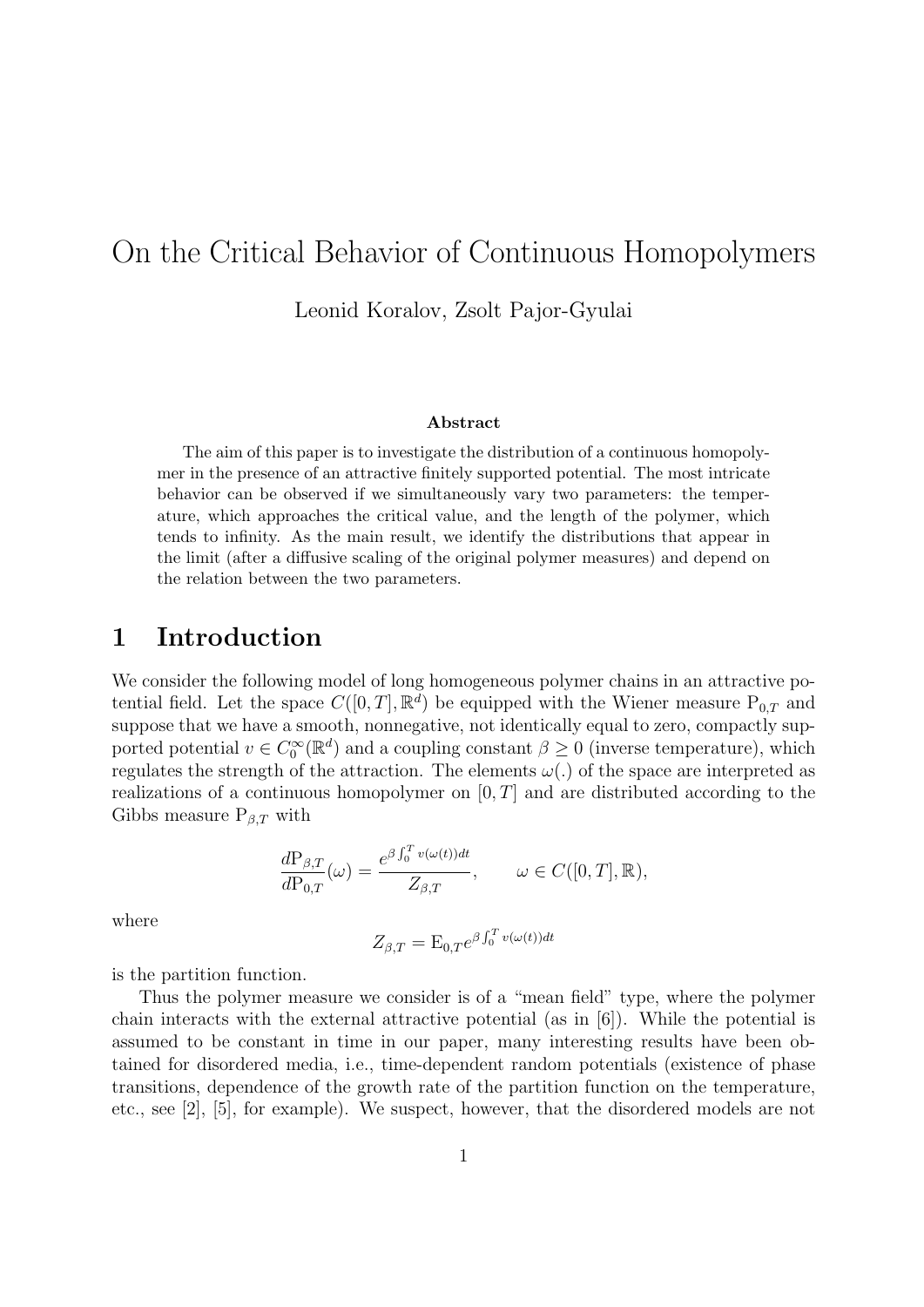amenable to such a detailed analysis of the phase transition phenomena as found in the current paper.

It follows from the Feynman-Kac formula that under the measures  $P_{\beta,T}$ , the processes  $\{\omega(t), 0 \le t \le T\}$  are time-inhomogeneous and Markovian and that their transition densities can be expressed in terms of the fundamental solution  $p<sub>\beta</sub>$  of the parabolic equation

$$
\frac{\partial u}{\partial t} = H_{\beta} u, \quad \text{where} \quad H_{\beta} = \frac{1}{2} \Delta + \beta v : L^{2}(\mathbb{R}^{d}) \to L^{2}(\mathbb{R}^{d}). \tag{1}
$$

More precisely, the finite-dimensional distributions are

$$
P_{\beta,T}(\omega(t_1) \in A_1, ..., \omega(t_n) \in A_n) =
$$
  
= 
$$
\frac{1}{Z_{\beta,T}} \int_{A_1} ... \int_{A_n} \int_{\mathbb{R}^d} p_{\beta}(t_1, 0, x_1) ... p_{\beta}(T - t_n, x_n, y) dy dx_n ... dx_1
$$
 (2)

for  $0 \le t_1 \le ... \le t_n \le T$  and  $A_1, ..., A_n \in \mathcal{B}(\mathbb{R}^3)$ .

It is worth noting that

$$
Z_{\beta,t} = \int_{\mathbb{R}^3} p_\beta(t,0,y) dy.
$$

It was shown that in  $d \geq 3$ , at a ceratin (critical) value of the coupling constant, there occurs a phase transition occurs between a densely packed globular state and an extended phase of the polymer. Namely, for  $\beta > \beta_{cr}$ , a typical polymer realization is at a distance of order one from the origin as  $T \to \infty$ . On the other hand, for  $\beta \leq \beta_{cr}$ , the realizations or order one from the origin as  $I \to \infty$ . On the other hand, for  $\rho \leq \rho_{cr}$ , the realizations need to be scaled by the factor  $\sqrt{T}$  in the spatial variables in order to get a non-trivial limit (as in Theorem 1.1 below). The critical value of the coupling constant is

$$
\beta_{\rm cr} = \sup \{ \beta > 0 | \sup \sigma(H_\beta) = 0 \},\
$$

where  $\sigma(H_\beta)$  is the spectrum of the operator  $H_\beta$ .

Here's the precise statement of the result proved in [3] that is relevant to this paper.

**Theorem 1.1.** For  $a > 0$ , let  $f_a : C([0, T], \mathbb{R}^3) \to C([0, aT], \mathbb{R}^3)$  be the mapping defined **b**y  $(f_a\omega)(t) = \sqrt{a}\omega(t/a)$ , and let  $f_aP$  be the push-forward of a measure P by this mapping. *There is a measure*  $Q_0$  *on*  $C([0,1], \mathbb{R}^3)$  *that corresponds to a certain time-inhomogeneous Markov process starting at the origin such that*

$$
f_{T^{-1}}P_{\beta_{\text{cr}},T} \Rightarrow Q_0 \text{ as } T \to \infty.
$$

**Remark 1.2.** *We use the subscript* 0 *in the notation for the limiting measure since we will introduce a whole class of measures, and*  $Q_0$  *will be just a particular member of this class.*

**Remark 1.3.** For  $\beta < \beta_{cr}$ , the measures  $f_{T^{-1}}P_{\beta,T}$  converge to the Wiener measure on  $C([0,1], \mathbb{R}^3)$ . Note, however, that this convergence and the convergence in Theorem 1.1 *take place for fixed values of*  $\beta$  *that don't scale with*  $T$ *.*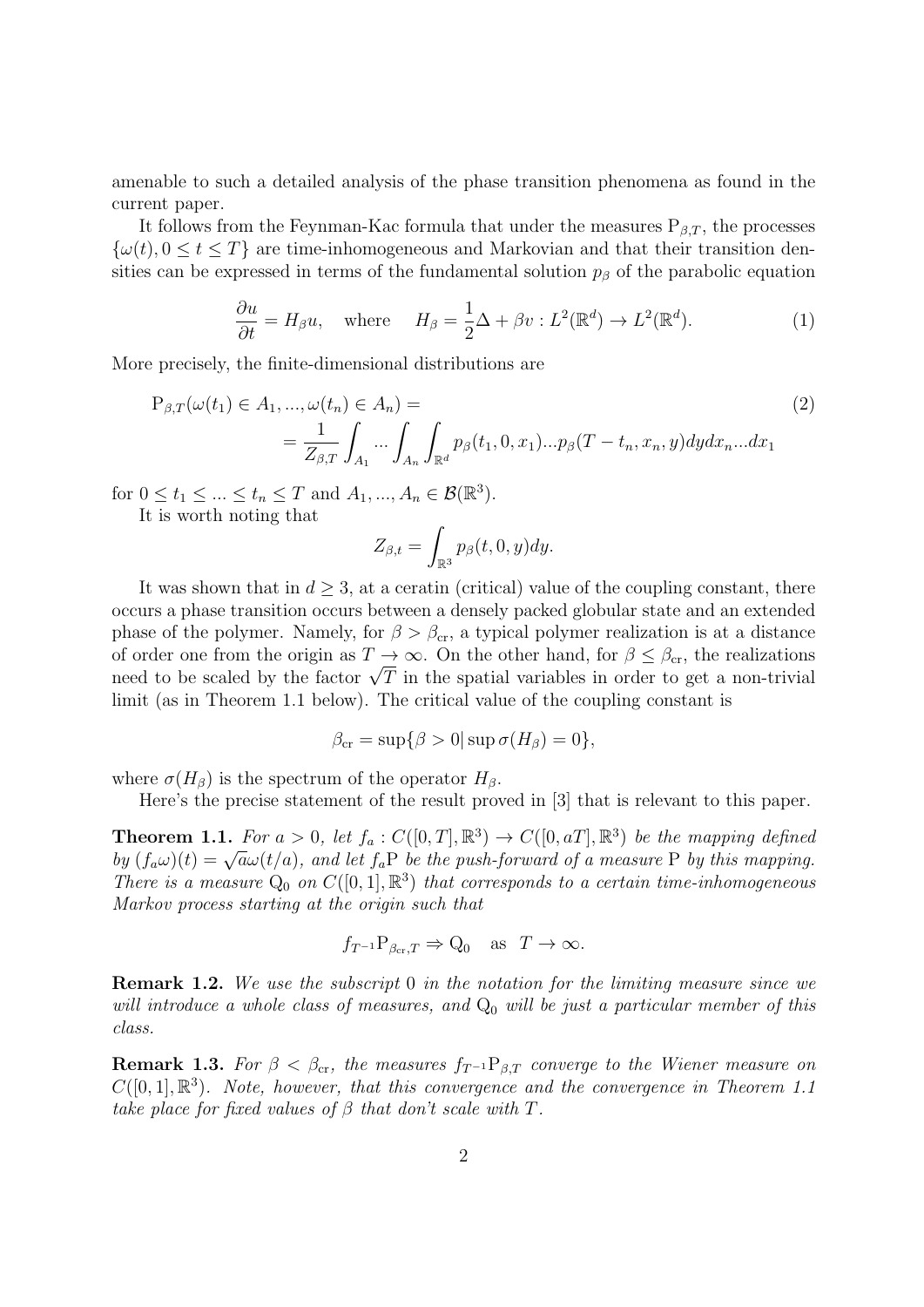In this paper we'll allow  $\beta = \beta(T)$  to change in such a way that  $(\beta(T) - \beta_{cr})$ *√*  $T \rightarrow \chi$ . We'll show that there are measures  $Q_\gamma$  and a linear mapping  $\gamma(\chi) = c\chi$  such that

$$
f_{T^{-1}}P_{\beta(T),T} \Rightarrow Q_{\gamma(\chi)}
$$
 as  $T \to \infty$ .

Before formulating this as a theorem, let us describe the limiting measures  $Q_{\gamma}$ . They were introduced in [4] as the polymer measures on  $C([0,1],\mathbb{R}^3)$  corresponding to zerorange attracting potentials (i.e., the potentials that are, roughly speaking, concentrated at the origin). More precisely, it was shown in [4] that, for each  $\gamma \in \mathbb{R}$ , the polymer measures corresponding to the potentials

$$
v_{\gamma}^{\varepsilon}(x) = \left(\frac{\pi^2}{8\varepsilon^2} + \frac{\gamma}{\varepsilon}\right) \chi_B\left(\frac{x}{\varepsilon}\right) \tag{3}
$$

converge as  $\varepsilon \downarrow 0$ . (Here  $\chi_B$  is the indicator function of the unit ball centered at the origin.) The limit will be denoted by  $Q_\gamma$ . It is worth noting that all the measures  $Q_\gamma$  are spherically symmetric and thus the dependence of the polymer measures  $P_{\beta(T),T}$  on the 'shape' of the potential disappears in the limit.

Another, less intuitive, but more convenient, way to define the measures  $Q_{\gamma}$  is through the self-adjoint extensions of the Laplacian acting on  $\mathbb{R}^3 \setminus 0$ . Namely, it was shown in [1] that there is a one-parameter family  $\{\mathcal{L}_{\gamma}, \gamma \in \mathbb{R}\}\$  of self-adjoint operators acting on  $L^2(\mathbb{R}^3)$  such that  $\mathcal{L}_{\gamma} f = \Delta f$  whenever  $f \in C_0^{\infty}(\mathbb{R}^3 \setminus 0)$ . The kernel of  $\exp(t\mathcal{L}_{\gamma})$ ,  $t > 0$ , is given by *√*

$$
\overline{p}_{\gamma}(t,x,y) = \frac{e^{-|x-y|^2/2t}}{(2\pi t)^{3/2}} + \frac{1}{4\pi^2 i} \int_{\Gamma(a)} \frac{e^{-\sqrt{2\lambda}(|x|+|y|)+\lambda t}}{(\sqrt{2\lambda}-\gamma)|x||y|} d\lambda,
$$
\n(4)

where  $x, y \neq 0$ ,  $\Gamma(a) = \{z \in \mathbb{C} | \text{Re} z = a\}$ , and  $a > \gamma^2/2$ . Thus  $\overline{p}_{\gamma}(t, x, y)$  can be interpreted as the formal fundamental solution of the parabolic equation

$$
\frac{\partial u}{\partial t} = \mathcal{L}_{\gamma} u.
$$

By analogy with (2), we can define the measures  $\overline{P}^x_{\gamma,T}$ , whose finite-dimensional distributions are given by the formula

$$
\overline{P}_{\gamma,T}^x(\omega(t_1) \in A_1, ..., \omega(t_n) \in A_n) =
$$
\n
$$
= \frac{1}{\overline{Z}_{\gamma,T}(x)} \int_{A_1} ... \int_{A_n} \int_{\mathbb{R}^d} \overline{p}_{\gamma}(t_1, x, x_1) ... \overline{p}_{\gamma}(T - t_n, x_n, y) dy dx_n ... dx_1
$$

for  $0 \le t_1 \le \ldots \le t_n \le T$  and  $A_1, \ldots, A_n \in \mathcal{B}(\mathbb{R}^3)$ , where

$$
\overline{Z}_{\gamma,T}(x) = \int_{\mathbb{R}^3} \bar{p}_{\gamma}(t,x,y) dy = 1 + \frac{1}{2\pi i} \int_{\Gamma(a)} \frac{e^{\lambda t}}{\sqrt{2\lambda} - \gamma} \frac{e^{-\sqrt{2\lambda}|x|}}{\lambda|x|} d\lambda.
$$

Note the dependence of the measures on the initial point  $x \in \mathbb{R}^3$ . In fact, neither  $\overline{p}_{\gamma}(t_1, x, y)$  nor  $\overline{Z}_{\gamma, T}(x)$  are defined for  $x = 0$ , but we can make sense out of  $\overline{P}_{\gamma, T}^0$  by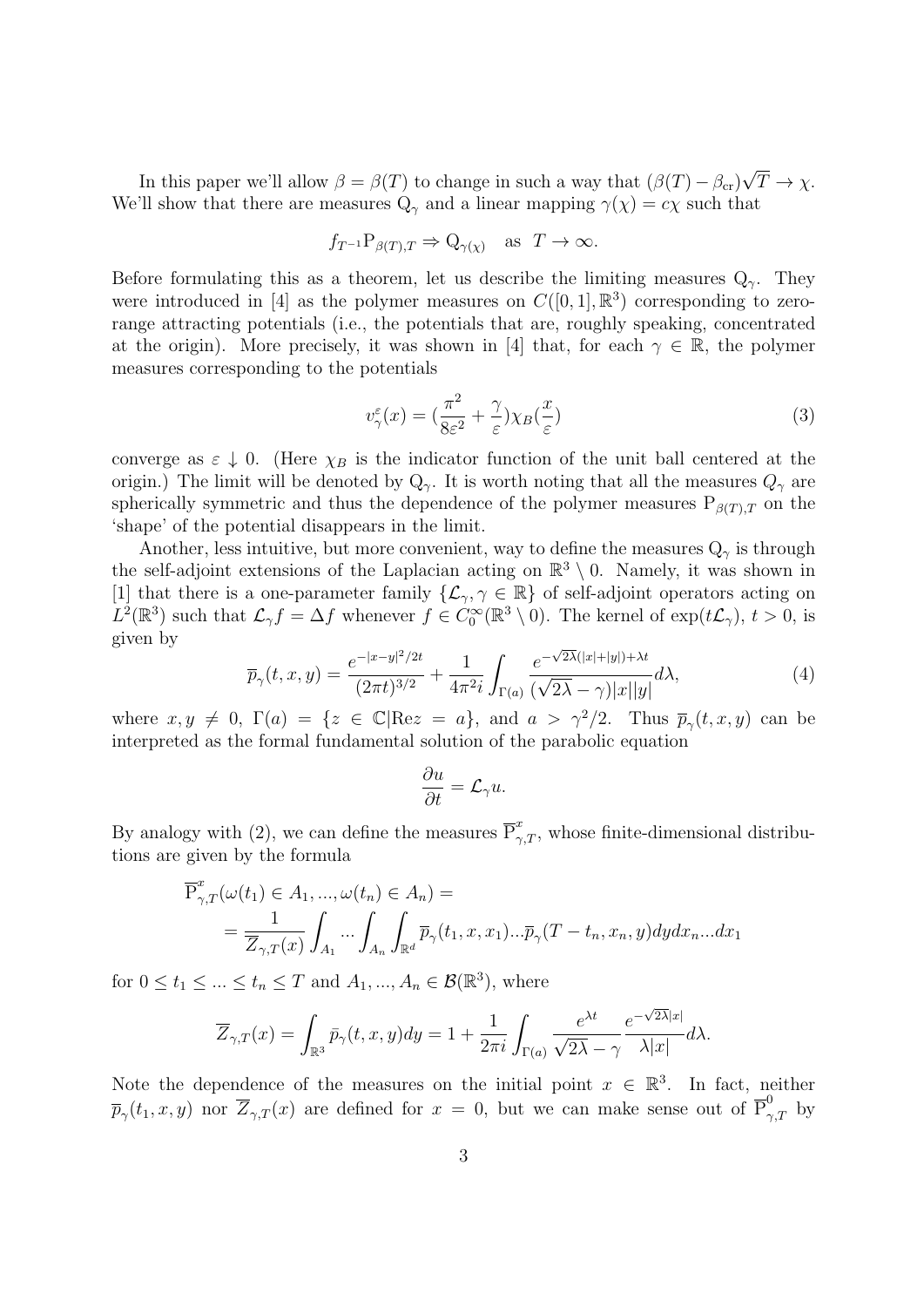taking the limit of  $\overline{P}_{\gamma,T}^x$  as  $x \to 0$ . If we put  $Q_\gamma = \overline{P}_{\gamma}^0$  $\gamma_{,1}^{\circ}$ , we'll obtain the same family of measures corresponding to zero-range potentials.

It is also worth mentioning that the assumption  $d = 3$  is important. Indeed, there is no phase transition for  $d = 1, 2$ , while for dimensions higher than 3 there are no nontrivial self-adjoint extensions of the Laplacian.

### **2 The main result**

It was shown in Lemmas 5.4 and 5.5 of [3] that the solution space of the problem

$$
\frac{1}{2}\Delta\psi + \beta_{\rm cr}v(x)\psi = 0, \qquad \psi(x) = \mathcal{O}(|x|^{-1}), \qquad \frac{\partial\psi}{\partial r}(x) = \mathcal{O}(|x|^{-2}) \quad \text{as} \quad |x| \to \infty
$$

is one-dimensional, and  $\psi$  can be chosen to be positive.

The main result of our paper is the following.

**Theorem 2.1.** *If*  $(\beta(T) - \beta_{cr})$ *√*  $T \rightarrow \chi$ *, then* 

$$
f_{T^{-1}}P_{\beta(T),T} \Rightarrow Q_{\gamma(\chi)}
$$
 as  $T \to \infty$ ,

*where*  $\gamma(\chi) = c\chi$  *with* 

$$
c = \sqrt{2}/(\beta_{\rm cr}^2 \gamma_1)
$$
 and  $\gamma_1 = \frac{(\int_{\mathbb{R}^3} v(x)\psi(x)dx)^2}{\sqrt{2}\pi \int_{\mathbb{R}^3} v(x)\psi^2(x)dx}.$ 

The proof will rely on the asymptotic formulas for the fundamental solution of (1) and the partition function, which can be found in the right-hand side of (2). We formulate these asymptotic formulas in several propositions below.

Let us introduce the space

$$
C_{\exp}(\mathbb{R}^3) = \left\{ f \in C(\mathbb{R}) \middle| ||f||_{C_{\exp}} := \sup_{x \in \mathbb{R}^3} (|f(x)|e^{|x|^2}) < \infty \right\}
$$

For  $f \in C_{\text{exp}}(\mathbb{R}^3)$ , the solution of the parabolic problem

$$
\frac{\partial u}{\partial t} = H_{\beta(T)} u, \qquad u(0, x) = f(x) \tag{5}
$$

is given by the inverse Laplace transform

$$
u_{\beta(T)}(t,x) = -\frac{1}{2\pi i} \int_{\Gamma(\lambda_0(\beta(T))+\delta/T)} e^{\lambda t} (R_{\beta(T)}(\lambda)f)(x) d\lambda,
$$
 (6)

where  $\lambda_0(\beta) = \sup \sigma(H_\beta)$ ,  $\delta > 0$ , and  $R_\beta(\lambda) = (H_\beta - \lambda I)^{-1}$  is the resolvent of  $H_\beta$ .

**Proposition 2.2.** *For*  $\epsilon > 0$ *, we have*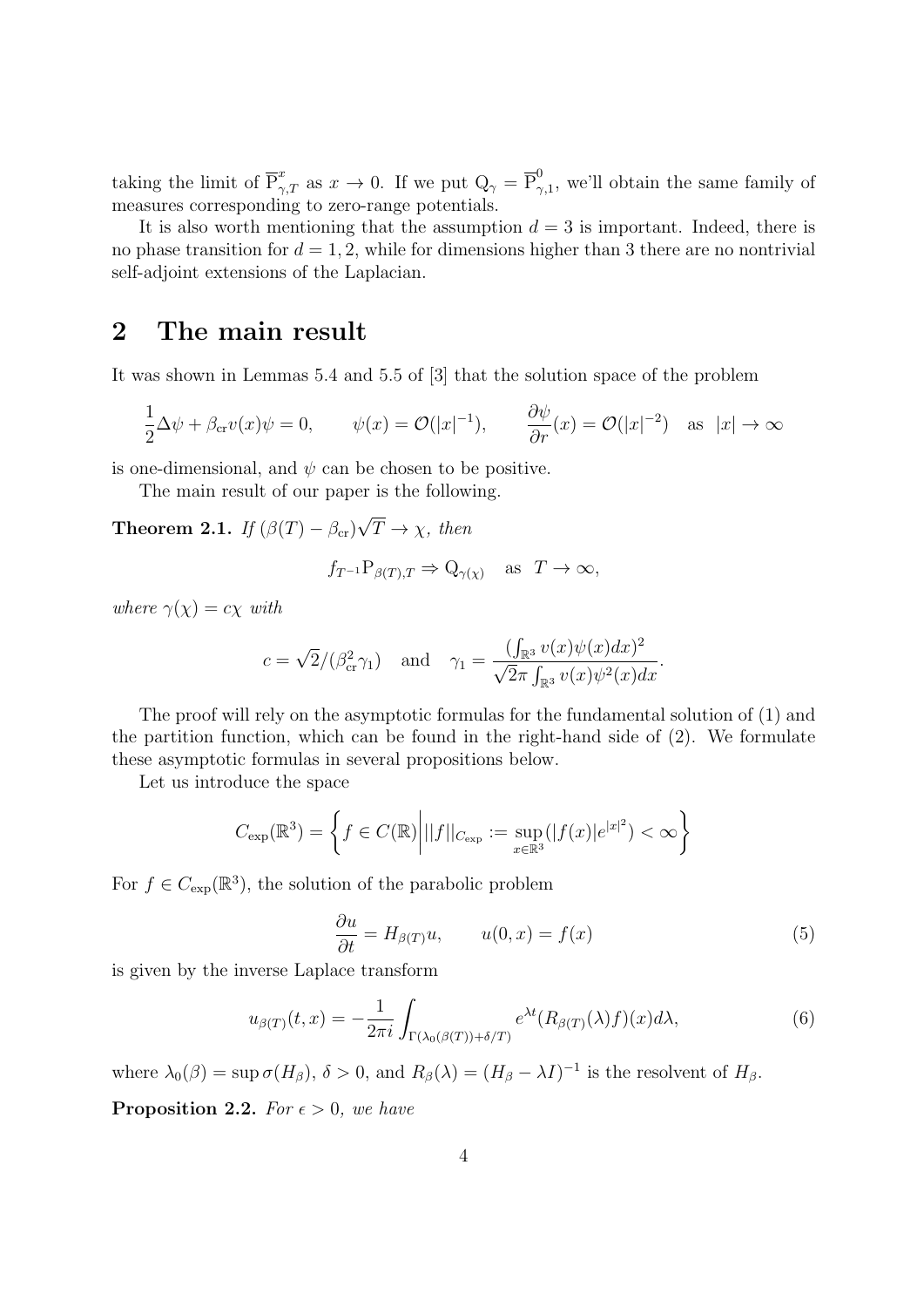*1. (The solution of the Cauchy problem)*

$$
u_{\beta(T)}(t,x) = \frac{1}{\sqrt{T}} \frac{\alpha(f)}{2\pi i} \int_{\Gamma(\frac{\gamma^2}{2}+\delta)} \frac{e^{\frac{\lambda t}{T}}}{\sqrt{2\lambda} - \gamma} \frac{e^{-\sqrt{2\lambda}\frac{|x|}{\sqrt{T}}}}{|x|} d\lambda + q^f(T,t,x) \tag{7}
$$

*with*  $\gamma =$ *√*  $\sqrt{2}\chi/(\gamma_1\beta_{\rm cr}^2), \delta > 0, \text{ and}$ 

$$
\alpha(f) = \kappa \int_{\mathbb{R}^3} \psi(x) f(x) dx, \qquad \kappa = \frac{1}{\beta_{\rm cr} \int_{\mathbb{R}^3} v(x) \psi(x) dx},
$$

*where the error term satisfies*

$$
\sup_{\epsilon T \le t \le T, \epsilon \sqrt{T} \le |x| \le \epsilon^{-1} \sqrt{T}} |q^f(T, t, x)| = ||f||_{C_{\exp}} \mathcal{O}(T^{-3/2}),\tag{8}
$$

*2. (The fundamental solution)*

$$
p_{\beta(T)}(t,y,x) = \frac{1}{\sqrt{T}} \frac{\kappa \psi(y)}{2\pi i} \int_{\Gamma\left(\frac{\gamma^2}{2} + \delta\right)} \frac{e^{\frac{\lambda t}{T}}}{\sqrt{2\lambda} - \gamma} \frac{e^{-\sqrt{2\lambda} \frac{|x|}{\sqrt{T}}}}{|x|} d\lambda + q(T,t,y,x), \quad (9)
$$

*where*

$$
\sup_{\epsilon T \le t \le T, \epsilon \sqrt{T} \le |x| \le \epsilon^{-1} \sqrt{T}, |y| \le \epsilon^{-1}} T |q(T, t, y, x)| \to 0.
$$

We'll also need the asymptotics of the fundamental solution when *y* is of order  $\sqrt{T}$ . **Proposition 2.3.** *For*  $\epsilon > 0$ *,* 

$$
p_{\beta(T)}(t, y, x) = p_0(t, y, x) + \frac{1}{\sqrt{T}} \frac{1}{4\pi^2 i} \int_{\Gamma(\frac{\gamma^2}{2} + \delta)} \frac{e^{\frac{\lambda t}{T} - \sqrt{2\lambda} \frac{|x| + |y|}{\sqrt{T}}}}{(\sqrt{2\lambda} - \gamma)|x||y|} d\lambda + q(T, t, y, x), \quad (10)
$$

*where p*<sup>0</sup> *is the fundamental solution of the heat equation and*

$$
\sup_{\epsilon T \le t \le T, \epsilon \sqrt{T} \le |y|, |x| \le \epsilon^{-1} \sqrt{T}} T^{3/2} q(T, t, y, x) \to 0.
$$
\n(11)

We will need one more result concerning the behavior of the partition sum with respect to the measure  $P_{0,T}^x$  (the Wiener measure  $P_{0,T}$  translated by the vector *x*).

**Proposition 2.4.** If  $Z_{\beta,t}(x) = \mathbb{E}_{0,T}^x e^{\beta \int_0^T v(\omega(t))dt}$ , then for every  $\epsilon > 0$ , we have

$$
Z_{\beta(T),t}(x) = 1 + \frac{\sqrt{T}}{2\pi i} \int_{\Gamma\left(\frac{\gamma^2}{2} + \delta\right)} \frac{e^{\frac{\lambda t}{T}}}{\sqrt{2\lambda} - \gamma} \frac{e^{-\sqrt{2\lambda}\frac{|x|}{\sqrt{T}}}}{\lambda|x|} d\lambda + q^Z(T,t,x),
$$

*where*

$$
\lim_{T \to \infty} \sup_{\epsilon \sqrt{T} \le |x| \le \epsilon^{-1} \sqrt{T}, \epsilon T \le t \le T} |q^Z(T, t, x)| = 0.
$$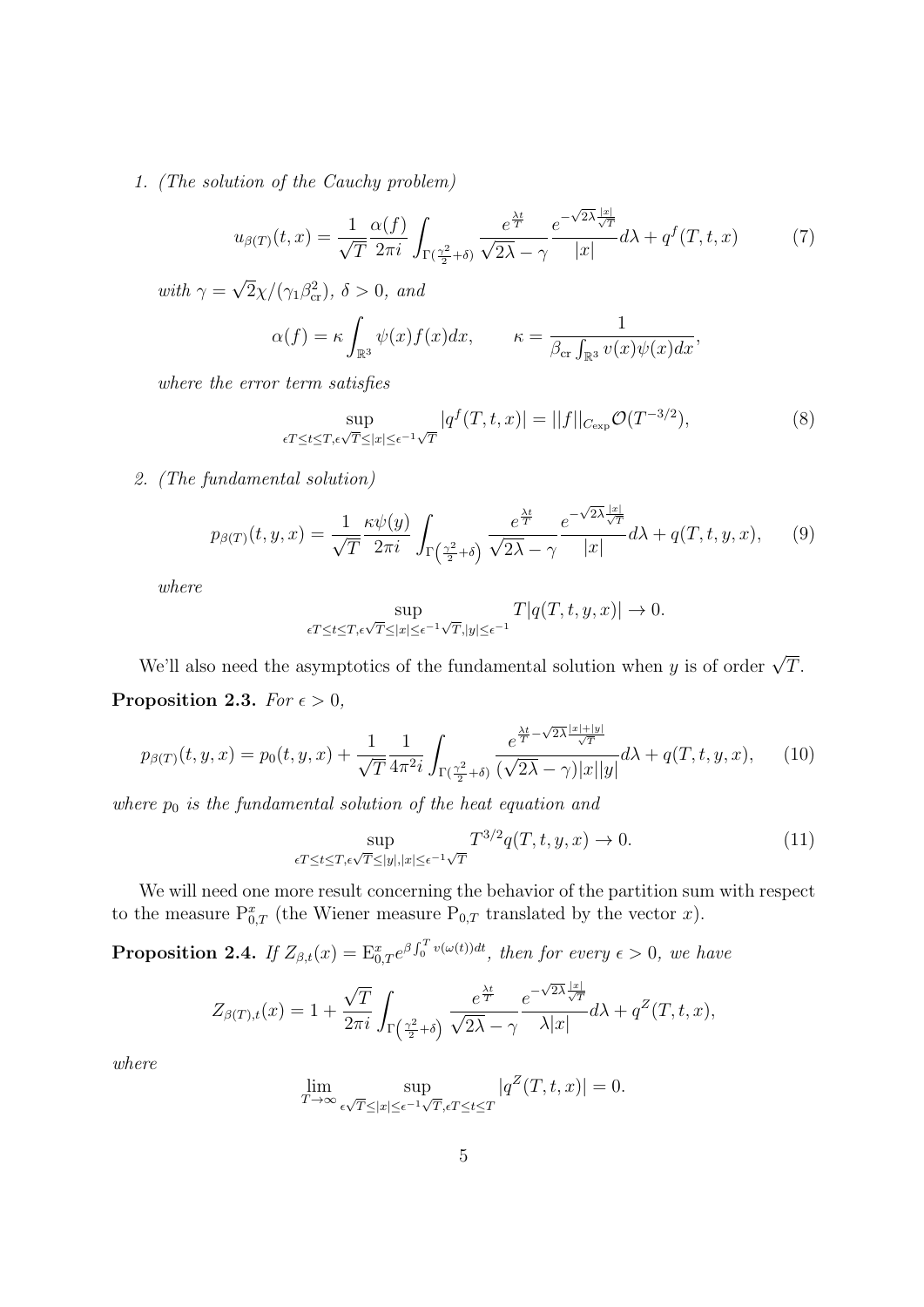### **3 Proofs**

Note that the expression (6) for the solution of (5) contains the resolvent of the operator  $H_\beta$  inside the integral. It will be seen that the main contribution to the integral comes from the values of  $\lambda$  that are close to zero. Therefore, it is important to know the asymptotics of the resolvent as  $\lambda \to 0$ . First, let us make several observations concerning the spectrum of  $H_\beta$  (a more detailed discussion of the spectral properties of  $H_\beta$  together with the proofs of the following four lemmas can be found in [3]).

It is well known that for some  $0 \leq N < \infty$ 

$$
\sigma(H_{\beta}) = (-\infty, 0] \cup {\lambda_j}_{j=0}^N,
$$

where the eigenvalues are enumerated in decreasing order.

**Lemma 3.1.** *For*  $\beta \leq \beta_{cr}$ , we have sup  $\sigma(H_\beta) = 0$ , while sup  $\sigma(H_\beta) = \lambda_0(\beta) > 0$  for  $\beta > \beta_{cr}$ *. In the latter case,*  $\lambda_0(\beta)$  *is a simple eigenvalue. It is a strictly increasing and continuous function of*  $\beta$ *. Moreover,*  $\lim_{\beta \downarrow \beta_{cr}} \lambda_0(\beta) = 0$  *and*  $\lim_{\beta \uparrow \infty} \lambda(\beta) = \infty$ *.* 

Due to the monotonicity and continuity of  $\lambda = \lambda_0(\beta)$  for  $\beta > \beta_{cr}$ , we can define the inverse function

$$
\beta = \beta_0(\lambda) : [0, \infty) \to [\beta_{cr}, \infty).
$$

Let  $\mathbb{C}' = \mathbb{C} \setminus (-\infty, 0].$ 

The resolvent  $R_{\beta}(\lambda) = (H_{\beta} - \lambda I)^{-1}$  is a meromorphic operator valued function on  $\mathbb{C}'$ . Let us introduce the operator

$$
A(\lambda) = v(x)R_0(\lambda):
$$
  $C_{\text{exp}}(\mathbb{R}^d) \to C_{\text{exp}}(\mathbb{R}^d), \qquad \lambda \in \mathbb{C}^{\prime}.$ 

We have the following identity for the resolvent

$$
R_{\beta}(\lambda) = R_0(\lambda)(I + \beta A(\lambda))^{-1}, \lambda \in \mathbb{C}^{\prime}.
$$
\n(12)

From this it is not difficult to show that  $1/\beta_0(\lambda)$  is the principal eigenvalue of  $-A(\lambda)$  and using this, we can extend the domain of  $\beta_0$  to  $[0, \infty) \cup (U \cap \mathbb{C}')$ , where *U* is a sufficiently small neighborhood of zero.

**Lemma 3.2.** *(Asymptotic behavior)*

*a) The principal eigenvalue has the following behavior as*  $\beta \downarrow \beta_c$ 

$$
\lambda_0(\beta) = \frac{1}{\gamma^2 \beta_{\rm cr}^4} (\beta - \beta_{\rm cr})^2 (1 + o(1)).
$$

*b) The small*  $\lambda$  *asymptotics of*  $\beta_0(\lambda)$  *is given by* 

$$
\frac{1}{\beta_0(\lambda)} = \frac{1}{\beta_{\rm cr}} - \gamma_1 \sqrt{\lambda} + \mathcal{O}(\lambda), \qquad \lambda \to 0, \lambda \in \mathbb{C}^{\prime}.
$$
 (13)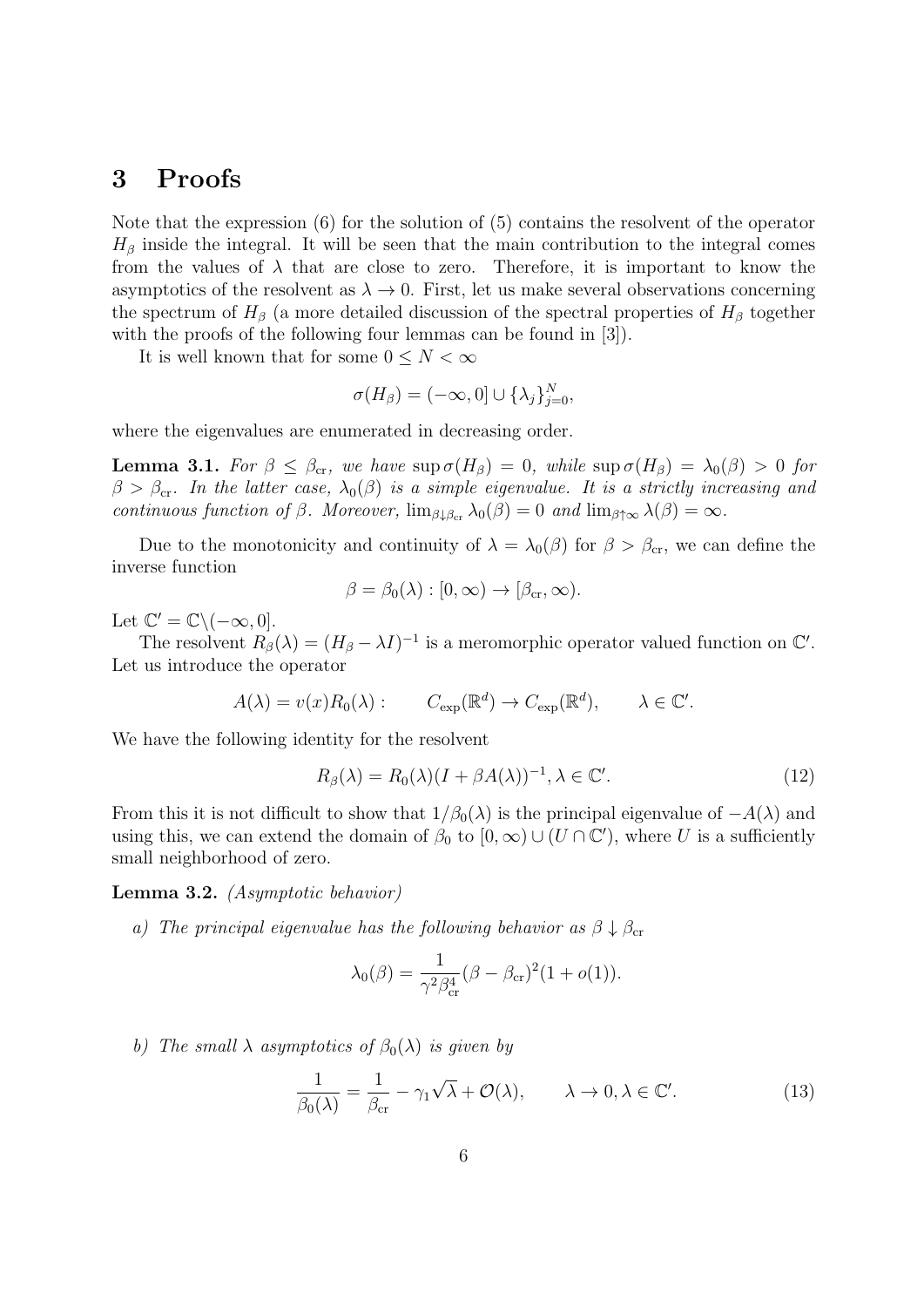#### **Lemma 3.3.** *We have*

- *a) For every*  $\epsilon > 0$ ,  $R_0(\lambda)$ :  $C_{\exp}(\mathbb{R}^3) \to C(\mathbb{R}^3)$  *is a bounded operator with*  $||R_0(\lambda)|| =$  $\mathcal{O}(|\lambda|^{-1})$  *as*  $\lambda \to \infty$ ,  $|\arg \lambda| \leq \pi - \epsilon$ .
- *b) The operator*  $(I + \beta A(\lambda))^{-1}$  *on*  $C_{\exp}(\mathbb{R}^3)$  *is meromorphic in*  $\mathbb{C}'$ *. For each*  $\epsilon, \Lambda > 0$ *, there is a*  $\tilde{\delta} > 0$  *such that it is uniformly bounded operator in*  $\lambda \in \mathbb{C}'$ ,  $|\arg \lambda| \leq$  $\pi - \epsilon, |\lambda| \geq \Lambda, |\beta - \beta_{cr}| \leq \tilde{\delta}.$

As for the  $\lambda \to 0$  asymptotics,

**Lemma 3.4.** There are  $\lambda_0 > 0$  and  $\delta_0 > 0$  such that for  $\lambda \in \mathbb{C}' \cup \{0\}, |\lambda| \leq \lambda_0, |\beta - \beta_{cr}| \leq$  $\delta_0, \beta \neq \beta_0(\lambda)$ *, we have* 

$$
(I + \beta A(\lambda))^{-1} = \frac{\beta_0(\lambda)}{\beta_0(\lambda) - \beta}(B + S(\lambda)) + C(\lambda, \beta)
$$

as operators on  $C_{\text{exp}}(\mathbb{R}^3)$ , where *B* is the one dimensional operator with kernel

$$
B(x,y) = \frac{v(x)\psi(x)\psi(y)}{\int_{\mathbb{R}^3} v(x)\psi^2(x)dx},
$$

 $S = \mathcal{O}(\sqrt{|\lambda|}), S(0) = 0$ , and  $C(\lambda, \beta)$  is bounded uniformly in  $\lambda$  and  $\beta$ .

Now for  $f \in C_{\exp}(\mathbb{R}^3)$ , define

$$
g_T^f(z, y) = (I + \beta(T)A(z))^{-1}f(y)
$$

The key to the proofs in this paper is the following lemma.

#### **Lemma** 3.5. *For*  $\delta > 0$ *,*

$$
g_T^f\left(\frac{\lambda}{T}, y\right) = \sqrt{T} \frac{2\pi \int_{\mathbb{R}^3} \psi(x) f(x) dx}{\beta_{\text{cr}} \left(\int_{\mathbb{R}^3} v(x) \psi(x) dx\right)^2} \frac{v(y) \psi(y)}{\sqrt{2\lambda} - \gamma} + (K(\lambda, T) f)(y) \tag{14}
$$

 $as T \to \infty$  *for*  $\lambda \in \Gamma(\gamma^2/2 + \delta)$ *, where*  $K(\lambda, T)$  *is uniformly bounded as an operator on*  $C_{\exp}(\mathbb{R}^3)$ .

*Proof.* First consider the  $|\lambda| < aT$  case for *a* sufficiently small in order for the following to make sense. Lemma 3.2 yields

$$
\beta_0(z) = \beta_{\rm cr} + \beta_{\rm cr}^2 \gamma_1 \sqrt{z} + \mathcal{O}(z), \qquad z \to 0, z \in \mathbb{C}^\prime.
$$
 (15)

Using that

$$
\beta(T) = \beta_{\rm cr} + \frac{\chi}{\sqrt{T}} + o\left(\frac{1}{\sqrt{T}}\right), \qquad T \to \infty,
$$
\n(16)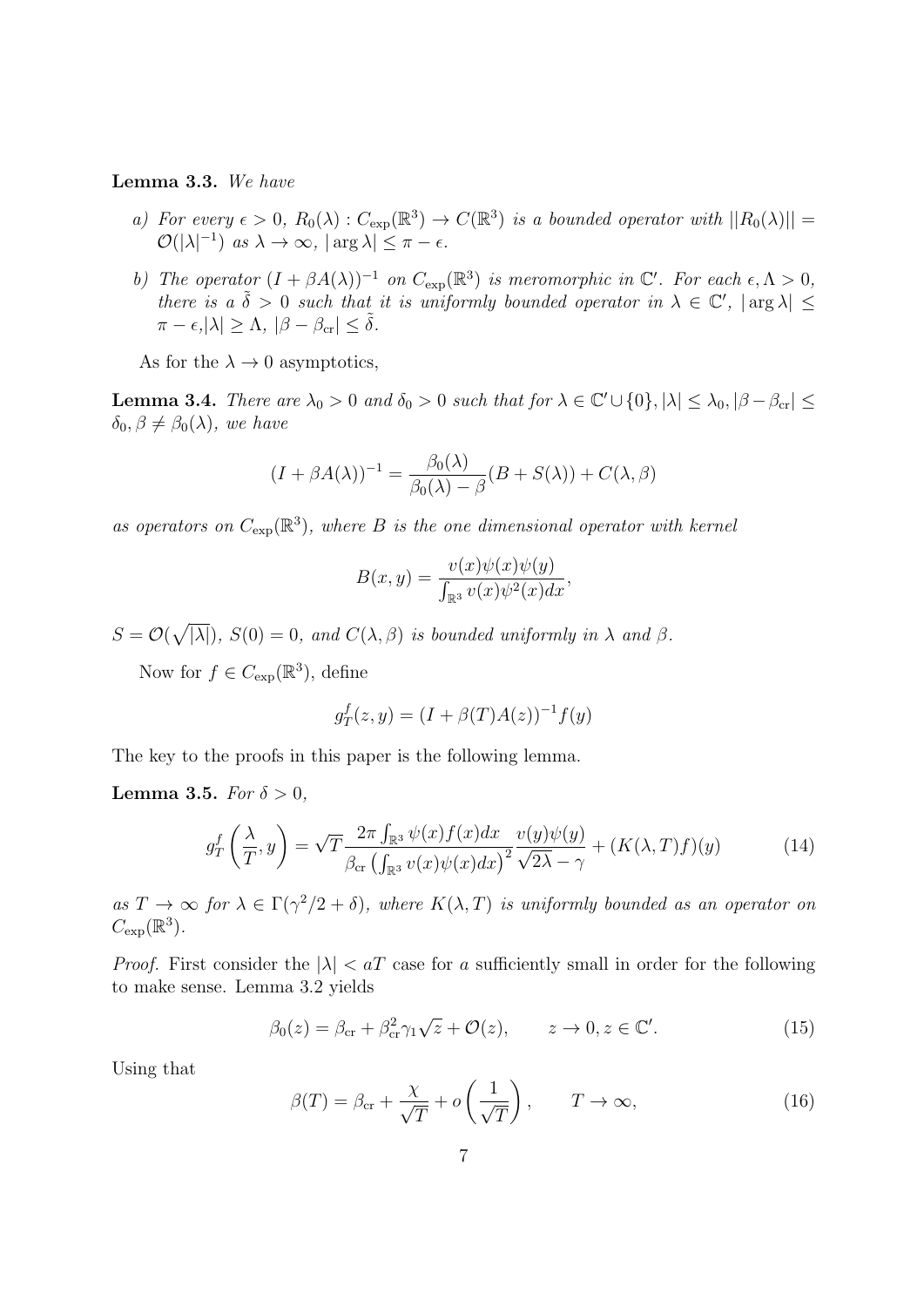we can write for  $\lambda \in \Gamma(\gamma^2/2 + \delta)$  that

$$
\beta_0 \left( \frac{\lambda}{T} \right) - \beta(T) = \beta_{\text{cr}}^2 \gamma_1 \sqrt{\frac{\lambda}{T}} - \frac{\chi}{\sqrt{T}} + \mathcal{O}\left( \frac{\lambda}{T} \right) + o(1/\sqrt{T}) \tag{17}
$$

as  $T \to \infty$ . Using the definition of  $\gamma$ , this can be rewritten as

$$
\frac{\beta_0\left(\frac{\lambda}{T}\right)}{\beta_0\left(\frac{\lambda}{T}\right) - \beta(T)} = \frac{\beta_0\left(\frac{\lambda}{T}\right)}{\frac{\beta_{\text{cr}}^2 \gamma_1}{\sqrt{2T}}(\sqrt{2\lambda} - \gamma) + \mathcal{O}\left(\frac{\lambda}{T}\right) + o\left(\frac{1}{\sqrt{T}}\right)} = \frac{\sqrt{2T}}{\beta_{\text{cr}} \gamma_1(\sqrt{2\lambda} - \gamma)} + \mathcal{O}_a(1),\tag{18}
$$

where  $\mathcal{O}_a(1)$  denotes a bounded quantity depending on *a*.

Combining (18) and Lemma 3.4 gives

$$
g_T^f\left(\frac{\lambda}{T},y\right) = \sqrt{T} \frac{2\pi \int_{\mathbb{R}^3} \psi(x)f(x)dx}{\beta_{\rm cr} \left(\int_{\mathbb{R}^3} v(x)\psi(x)dx\right)^2} \frac{v(y)\psi(y)}{\sqrt{2\lambda - \gamma}} + \tilde{\mathcal{O}}_a(1)f,
$$

as  $|\lambda| \le aT$  and  $T \to \infty$ , where  $\tilde{\mathcal{O}}_a(1)$  is a bounded operator.

For  $|\lambda| > aT$ , the first term on the right hand side of (14) is uniformly bounded. By Lemma 3.3 and  $\beta(T) \rightarrow \beta_{cr}$ , so is the left hand side, and therefore their difference too.  $\Box$ 

*Proof of Proposition 2.2*. Fix *δ >* 0 and note that

$$
u_{\beta(T)}(t,x) = \frac{1}{2\pi i} \int_{\Gamma(\lambda_0(\beta(T))+\delta/T)} e^{\lambda t} (R_0(\lambda) g_T^f(\lambda, \cdot))(x) d\lambda =
$$
  

$$
= \frac{1}{2\pi i} \int_{\Gamma(T\lambda_0(\beta(T))+\delta)} e^{\lambda \frac{t}{T}} \int_{\mathbb{R}^3} \frac{e^{-\sqrt{2\lambda} \frac{|x-y|}{\sqrt{T}}}}{2\pi |x-y|} g_T^f\left(\frac{\lambda}{T}, y\right) dy \frac{d\lambda}{T}
$$
 (19)

after a change of variables, where we used the explicit expression for the kernel of  $R_0(\lambda)$ , which is just Green's function for the Laplacian on the whole space. Note that by Lemma 3.3 a), moving the contour is permitted.

By Lemma 3.2 and (16), we have

$$
\lambda_0(\beta(T)) = \frac{1}{\gamma^2 \beta_{\rm cr}^4} (\beta(T) - \beta_{\rm cr})^2 + o((\beta(T) - \beta_{\rm cr})^2) = \frac{\chi^2}{\gamma_1^2 \beta_{\rm cr}^4} \frac{1}{T} + o\left(\frac{1}{T}\right),\tag{20}
$$

and we get  $T\lambda_0(\beta(T)) \rightarrow \frac{\chi^2}{\gamma_0 \beta}$  $\frac{\chi^2}{\gamma_1 \beta_{cr}^4} = \gamma^2/2$ . Therefore, for large enough *T*, we can take the path  $\Gamma(\gamma^2/2 + \delta)$  as the contour of integration.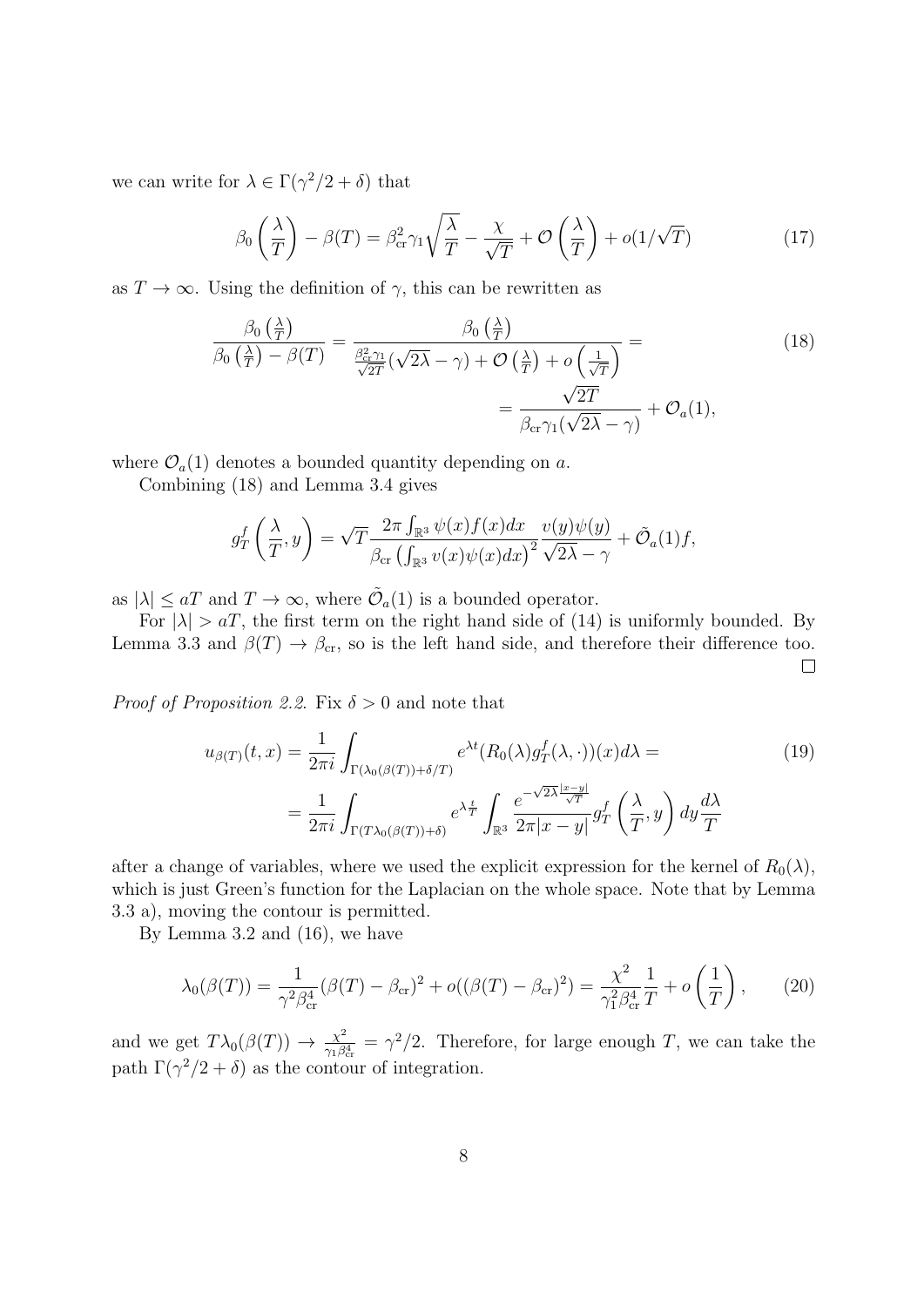Let us denote the first term in (14) by  $g_T^0$ , and let  $g_T^1 = g_T - g_T^0$ . If  $u_{\beta(T)}^0$  stands for the contour integral (19) with  $g_T^0$  in place of  $g_T$ , then we have

$$
u_{\beta(T)}^0(t,x) =
$$
\n
$$
= \frac{1}{\sqrt{T}} \frac{\alpha(f)}{2\pi i} \int_{\Gamma\left(\frac{\gamma^2}{2} + \delta\right)} \frac{e^{\lambda \frac{t}{T}}}{\sqrt{2\lambda} - \gamma} \frac{1}{\int_{\mathbb{R}^3} v(w)\psi(w)dw} \int_{\mathbb{R}^3} \frac{e^{-\sqrt{2\lambda} \frac{|x-y|}{\sqrt{T}}}}{|x-y|} v(y)\psi(y)dy d\lambda.
$$
\n(21)

It's easy to see by Taylor's formula that for *y* bounded,  $\epsilon$ *√*  $\overline{T} \leq |x| \leq \epsilon^{-1} \sqrt{2}$ *T*, *λ ∈*  $\Gamma(\gamma^2/2 + \delta)$ , there are  $C, \alpha > 0$  such that for large enough *T*,

$$
\left|\frac{e^{-\sqrt{2\lambda}\frac{|x-y|}{\sqrt{T}}}}{|x-y|}-\frac{e^{-\sqrt{2\lambda}\frac{|x|}{\sqrt{T}}}}{|x|}\right|\leq C\frac{e^{-\alpha\sqrt{\lambda}}}{T}
$$

Plugging this back into (21), the first term gives the main term of (7), while the remainder is easily shown to satisfy (8) (as *v* has compact support, all integrals exist).

The remaining error term is

$$
u_{\beta(T)}^1(t,x) = \frac{1}{2\pi i T} \int_{\Gamma\left(\frac{\gamma^2}{2} + \delta\right)} e^{\lambda \frac{t}{T}} \int_{\mathbb{R}^3} \frac{e^{-\sqrt{2\lambda} \frac{|x-y|}{\sqrt{T}}}}{2\pi |x-y|} (K(\lambda, T) f)(y) dy d\lambda.
$$

Splitting the spatial integration as

$$
u_{\beta(T)}^1(t,x) = \frac{1}{2\pi i T} \int_{\Gamma(\frac{\gamma^2}{2} + \delta)} \int_{\{|y| \le \frac{\epsilon \sqrt{T}}{2}\}} + \int_{\{|y| > \frac{\epsilon \sqrt{T}}{2}\}} = I_a + I_b,
$$

we get, after making the substitution  $\xi := \lambda t/T$ ,

$$
I_a = \frac{1}{2\pi i} \frac{1}{T} \int_{\Gamma(\frac{t}{T}(\gamma^2/2 + \delta))} \int_{|y| \le \frac{\epsilon \sqrt{T}}{2}} e^{\xi - \sqrt{2\xi} \frac{|x - y|}{\sqrt{t}}} \frac{1}{2\pi |x - y|} (K(\lambda(\xi), T) f)(y) e^{y^2} e^{-y^2} dy d\xi.
$$

Now  $1/|x-y| < 2/(\epsilon$ *√ T*) yields

$$
|I_a| \le \frac{||f||_{C_{\exp}} C(\epsilon)}{T^{3/2}}.
$$

Before we estimate  $I_b$ , we need to make the following observation. The contour of integration in all the previous formulas as well as in the expression for  $I<sub>b</sub>$ , can be bent towards the negative real axis. Namely, by  $\Gamma'(a)$ , we mean a union of two rays emanating from *a* that make a  $\pm 45$  degree angle with the negative real axis. In all the preceeding formulas, the integration can be performed on either of the corresponding contours Γ or Γ*′* since the integrands are analytic and decay along the imaginary axis and decay expononentially in the negative real direction.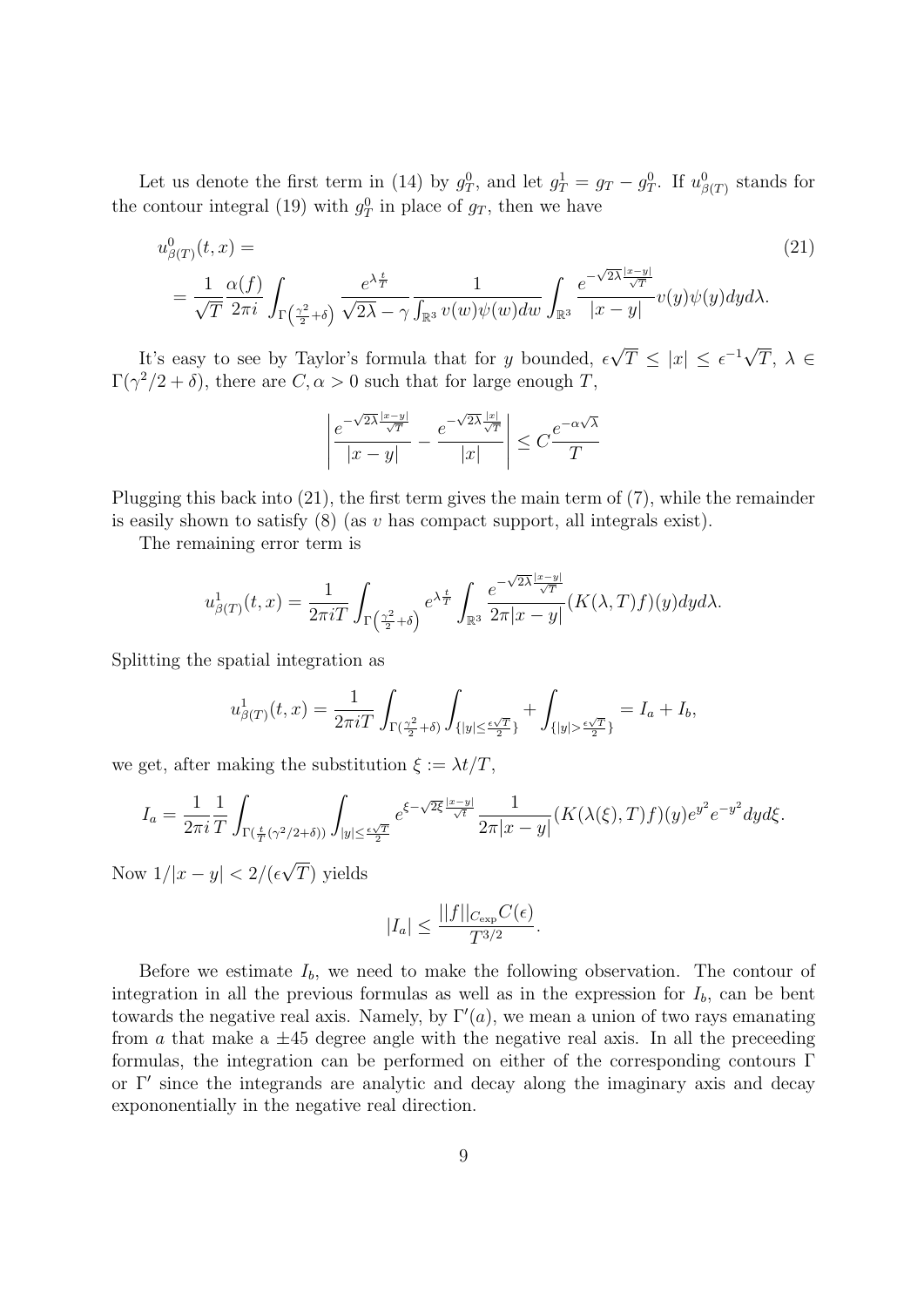Then the change of variables  $\xi := \lambda t/T$  yields

$$
I_b = \frac{1}{2\pi i} \frac{1}{T} \int_{\Gamma'(\frac{t}{T}(\gamma^2/2+\delta))} \int_{|y| > \frac{\epsilon \sqrt{T}}{2}} e^{\xi - \sqrt{2\xi} \frac{|x-y|}{\sqrt{t}}} \frac{1}{2\pi |x-y|} (K(\lambda(\xi), T) f)(y) e^{y^2} e^{-y^2} dy d\xi.
$$

Setting  $x =$ *√*  $Tz$  and  $y=$ *√ T u*, we get

$$
|I_b| \leq \frac{C_1 ||f||_{C_{\exp}}}{(2\pi)^2} \frac{e^{-\frac{\epsilon^2}{2}T}}{T^{3/2}} \int_{\Gamma'(\frac{t}{T}(\gamma^2/2 + \delta))} \int_{|u| > \frac{\epsilon}{2}} \frac{\left| e^{\xi - \sqrt{2\xi}C_2 |z - u|} \right|}{|z - u|} e^{-(u^2 - \frac{\epsilon^2}{2})T} du d\xi,
$$

from where the exponential decay of  $|I_b|$  as  $T \to \infty$  and thus the first claim of the Theorem follow.

It is not difficult to deduce (9) from (7) after noting that the fundamental solution at time *t* is the solution with the initial data  $p_\beta(t, y, \delta)$  evaluated at time  $t - \delta$ .  $\Box$ 

*Proof of Proposition* 2.3. Let  $u_T = p_{\beta(T)} - p_0$ . Then

$$
\frac{\partial}{\partial t}u_T = H_{\beta(T)}u_T + \beta vp_0,
$$

with initial condition zero. By the Duhamel formula,

$$
u_T(t, y, x) = \int_0^t \int_{\mathbb{R}^3} p_{\beta(T)}(t - s, z, x) \beta v(z) p_0(s, y, z) dz ds,
$$

which can be written as

$$
u_T(t, y, x) =
$$
  
= 
$$
\int_0^t \int_{\mathbb{R}^3} \frac{1}{\sqrt{T}} \frac{\kappa}{2\pi i} \int_{\Gamma(\frac{\gamma^2}{2} + \delta)} \frac{e^{\lambda \frac{t-s}{T} - \sqrt{2\lambda} \frac{|x|}{\sqrt{T}}}}{(\sqrt{2\lambda} - \gamma)|x|} d\lambda \psi(z) \beta(T) v(z) p_0(s, y, 0) dz ds + h_T(t, y, x)
$$

where  $h_T(t, y, x)$  is an error term. The first term, denoted by  $u^0(t, y, x)$ , can be easily seen to equal

$$
u_T^0(t, y, x) = \frac{1}{\sqrt{T}} \frac{\beta(T)}{\beta_{\rm cr}} \int_0^t w_{T, \lambda, x}(t - s) p_0(s, y, 0) ds,
$$
 (22)

where

$$
w_{T,\lambda,x}(t) = \frac{1}{2\pi i} \int_{\Gamma(\frac{\gamma^2}{2} + \delta)} \frac{e^{\lambda \frac{t}{T} - \sqrt{2\lambda} \frac{|x|}{\sqrt{T}}}}{(\sqrt{2\lambda} - \gamma)|x|} d\lambda.
$$
 (23)

We can evaluate the convolution in (22) in the following way. First note that (23) is an inverse transform, while the transform of  $p_0(s, y, 0)$  is  $e^{-\sqrt{2\lambda}|y|}/2\pi|y|$ , and thus the transform of the convolution is

$$
\frac{T}{2\pi} \frac{e^{-\sqrt{2\lambda}(|x|+|y|)}}{(\sqrt{2\lambda T}-\gamma)|x||y|}.
$$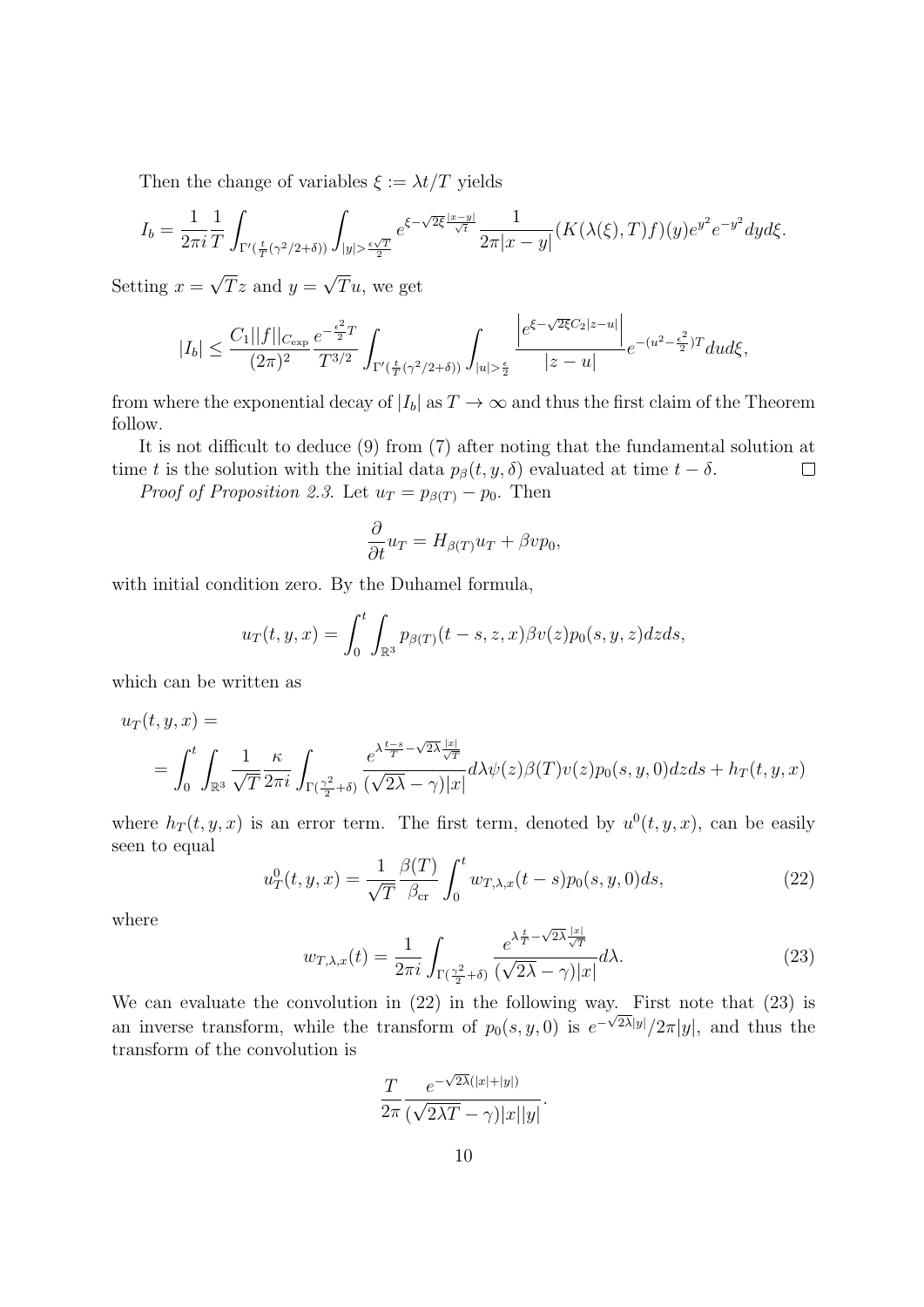Applying the inverse formula of the Laplace transform and substituting  $\lambda \to \lambda/T$ , we get the main term in (10).

The remainder term can be written as

$$
h_T(t, y, x) = h_T^{(1)}(t, y, x) + h_T^{(2)}(t, y, x),
$$

where

$$
h_T^{(1)}(T,t,y,x)=\int_0^t\int_{\mathbb{R}^3}\frac{1}{\sqrt{T}}\frac{\kappa}{2\pi i}\int_{\Gamma(\frac{\gamma^2}{2}+\delta)}\frac{e^{\lambda\frac{t}{T}-\sqrt{2\lambda}\frac{|x|}{\sqrt{T}}}}{(\sqrt{2\lambda}-\gamma)|x|}d\lambda\cdot\psi(z)v(z)\beta(T)(p_0(s,y,z)-p_0(s,y,0))dzds.
$$

Using the same Laplace transform trick, this can be shown to equal

$$
\frac{1}{\sqrt{T}}\frac{\beta(T)}{\beta_{\rm cr}}\frac{1}{2\pi i}\int_{\Gamma(\frac{\gamma^2}{2}+\delta)}\frac{e^{\lambda\frac{t}{T}}}{\sqrt{2\lambda}-\gamma}\frac{e^{-\sqrt{2\lambda}\frac{|x|}{\sqrt{T}}}}{|x|}\int_{\mathbb{R}^3}\left(\frac{e^{-\sqrt{2\lambda}\frac{|y-z|}{\sqrt{T}}}}{|y-z|}-\frac{e^{-\sqrt{2\lambda}\frac{|y|}{\sqrt{T}}}}{|y|}\right)dzd\lambda,
$$

and this can be shown to satisfy (11) the same way the main term in (7) followed from (21). The last remaining term  $h_T^{(2)}$  $T$ <sup>(2)</sup>) containing the error term of (9) can easily be shown to satisfy (11).  $\Box$ 

*Proof of Proposition 2.4*. Applying the Laplace transform techniques, it is not difficult to show (see Lemma 7.1 in [3]) that

$$
Z_{\beta(T),t}(x) - 1 = -\frac{1}{2\pi i} \int_{\Gamma(\lambda_0(\beta(T)) + \frac{\delta}{T})} \frac{e^{\lambda t}}{\lambda} (R_{\beta(T)}(\lambda)(\beta v))(x) d\lambda.
$$

Using this formula, one can prove the claim following the same steps as in the above proof of Proposition 2.2.  $\Box$ 

The next lemma easily follows from the Feynman-Kac formula.

**Lemma 3.6.** *For*  $0 = t_0 < t_1 < ... < t_n \leq T$ ,

$$
P_{\beta,T}(x(t_1)\in dx_1,...,x(t_n)\in dx_n)=\frac{\prod_{i=0}^{n-1}p_{\beta}(t_{i+1}-t_i,x_i,x_{i+1})Z_{\beta,T-t_n}(x_n)}{Z_{\beta,T}}dx_1...dx_n.
$$

*Proof of Theorem 2.1*. By Lemma 3.6, the finite-dimensional densities of the measure *f*<sub>*T*</sub>-1</sub>P<sub>*β*(*T*)*,T* for  $0 < t_1 < ... < t_n \leq 1$  and  $x_1, ..., x_n \in \mathbb{R}^3$  are</sub>

$$
\rho_{t_1,\dots,t_n}^T(x_1,\dots,x_n) =
$$
  
=  $T^{3n/2} p_{\beta(T)}(t_1,0,x_1,1^{1/2})\dots p_{\beta(T)}((t_n-t_{n-1})T,x_{n-1},1^{1/2},x_n,1^{1/2})\frac{Z_{\beta(T),T(1-t_n)}(x_n,1^{1/2})}{Z_{\beta(T),T}(0)}.$ 

Let's introduce

$$
p^{T}(s,t,y,x) = p_{\beta(T)}(T(t-s), yT^{1/2}, xT^{1/2})
$$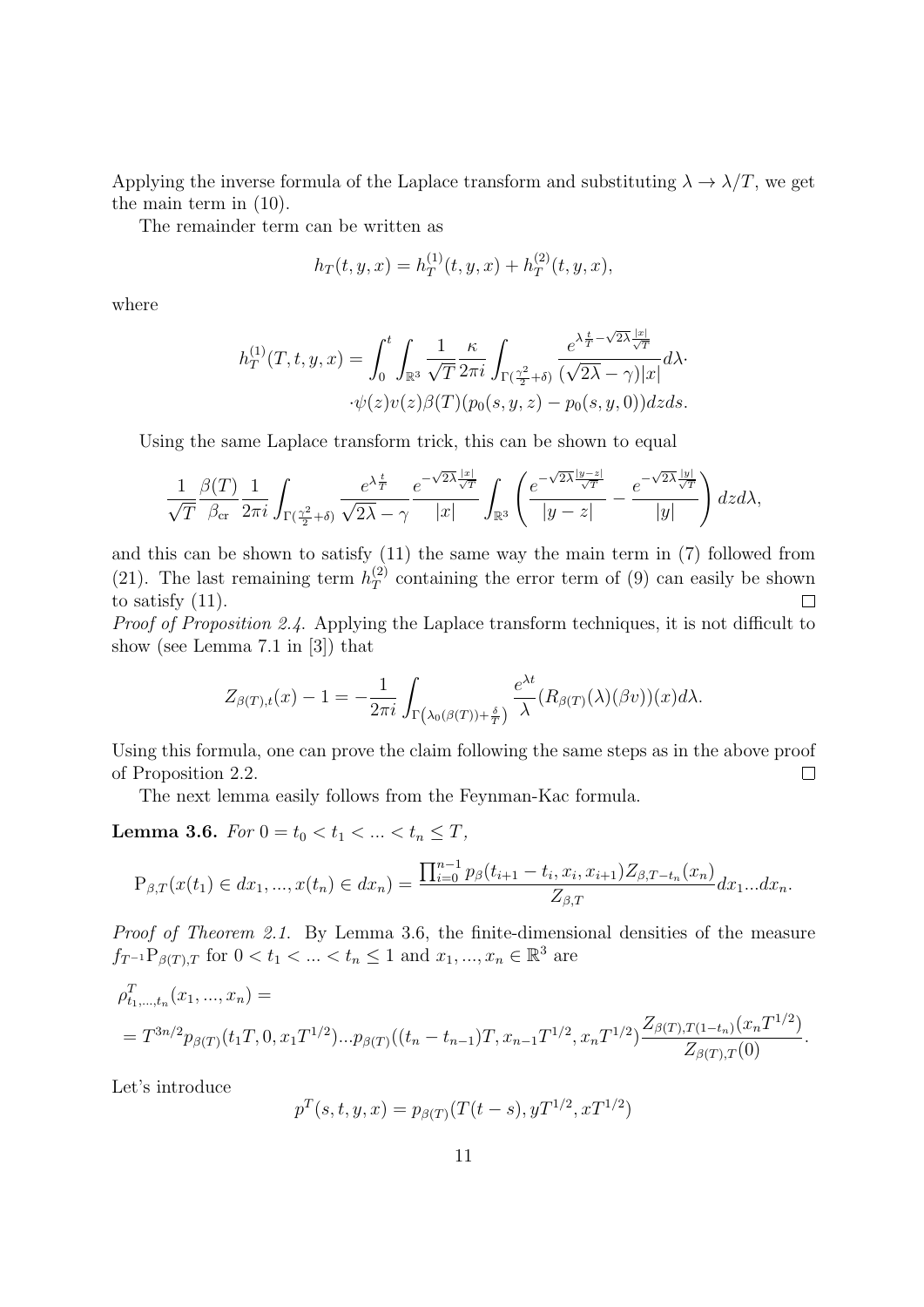and

$$
R^{T}(s,t,y,x) = T^{3/2} \cdot \begin{cases} p^{T}_{\beta(T)}(s,t,y,x) \frac{Z_{\beta(T),T(1-t)}(xT^{1/2})}{Z_{\beta(T),T(1-s)}(yT^{1/2})} & t < 1, \\ \frac{p^{T}_{\beta(T)}(s,1,y,x)}{Z_{\beta(T),T(1-s)}(yT^{1/2})} & t = 1. \end{cases}
$$

Then it is not hard to show that

$$
\rho_{t_1,\dots,t_n}^T(x_1,\dots,x_n) = R^T(0,t_1,0,x_1)\cdot \dots \cdot R^T(t_{n-1},t_n,x_{n-1},x_n).
$$

Note that by Proposition 2.2 and Proposition 2.3, we have for  $x \neq 0$ 

$$
\lim_{T \to \infty} T p_{\beta(T)}(Tt, 0, xT^{1/2}) = \frac{\kappa \psi(0)}{2\pi i} \int_{\Gamma(\frac{\gamma^2}{2} + \delta)} \frac{e^{\lambda t - \sqrt{2\lambda}|x|}}{(\sqrt{2\lambda} - \gamma)|x|} d\lambda,
$$
\n(24)

while for  $x, y \neq 0$ ,

$$
\lim_{T \to \infty} T^{3/2} p_{\beta(T)}(Tt, yT^{1/2}, xT^{1/2}) =
$$
\n
$$
= \frac{e^{-\frac{|x-y|^2}{2t}}}{(2\pi t)^{3/2}} + \frac{1}{4\pi^2 i} \int_{\Gamma(\frac{\gamma^2}{2} + \delta)} \frac{e^{\lambda t - \sqrt{2\lambda}(|x| + |y|)}}{(\sqrt{2\lambda} - \gamma)|x||y|} d\lambda.
$$
\n(25)

By Proposition 2.4, for  $x \neq 0$ ,

$$
Z_{\beta(T),Tt}(xT^{1/2}) \to \overline{Z}_{\gamma,t}(x), \qquad T \to \infty.
$$
 (26)

Using this, (25) and (4), it follows that for  $x, y \neq 0$ ,

$$
\lim_{T \to \infty} R^{T}(s,t,y,x) = R(s,t,y,x) := \overline{p}_{\gamma}(t-s,y,x) \frac{\int_{\mathbb{R}^{3}} \overline{p}_{\gamma}(t,1,x,z) dz}{\int_{\mathbb{R}^{3}} \overline{p}_{\gamma}(s,1,y,z) dz}
$$

Moreover, as follows from (24) and (4), it is not difficult to see that if  $x \neq 0$ ,

$$
\lim_{T\to\infty}R^T(s,t,0,x)=R(s,t,0,x):=\lim_{y\to 0}\overline{p}_{\gamma}(t-s,y,x)\frac{\int_{\mathbb{R}^3}\overline{p}_{\gamma}(t,1,x,z)dz}{\int_{\mathbb{R}^3}\overline{p}_{\gamma}(s,1,y,z)dz}.
$$

Since  $R(s, t, y, x)$  is the transition density of the polymer under the measure  $Q_\gamma$  (as discussed in Section 1 and as shown in [4]), this implies the convergence of the finitedimensional distributions and the result will follow once tightness is shown. On the other hand, the proof of tightness is only a slight modification of the proof of Lemma 10.5 in [3] (where the case of fixed  $\beta$  was treated), so we don't provide it here.  $\Box$